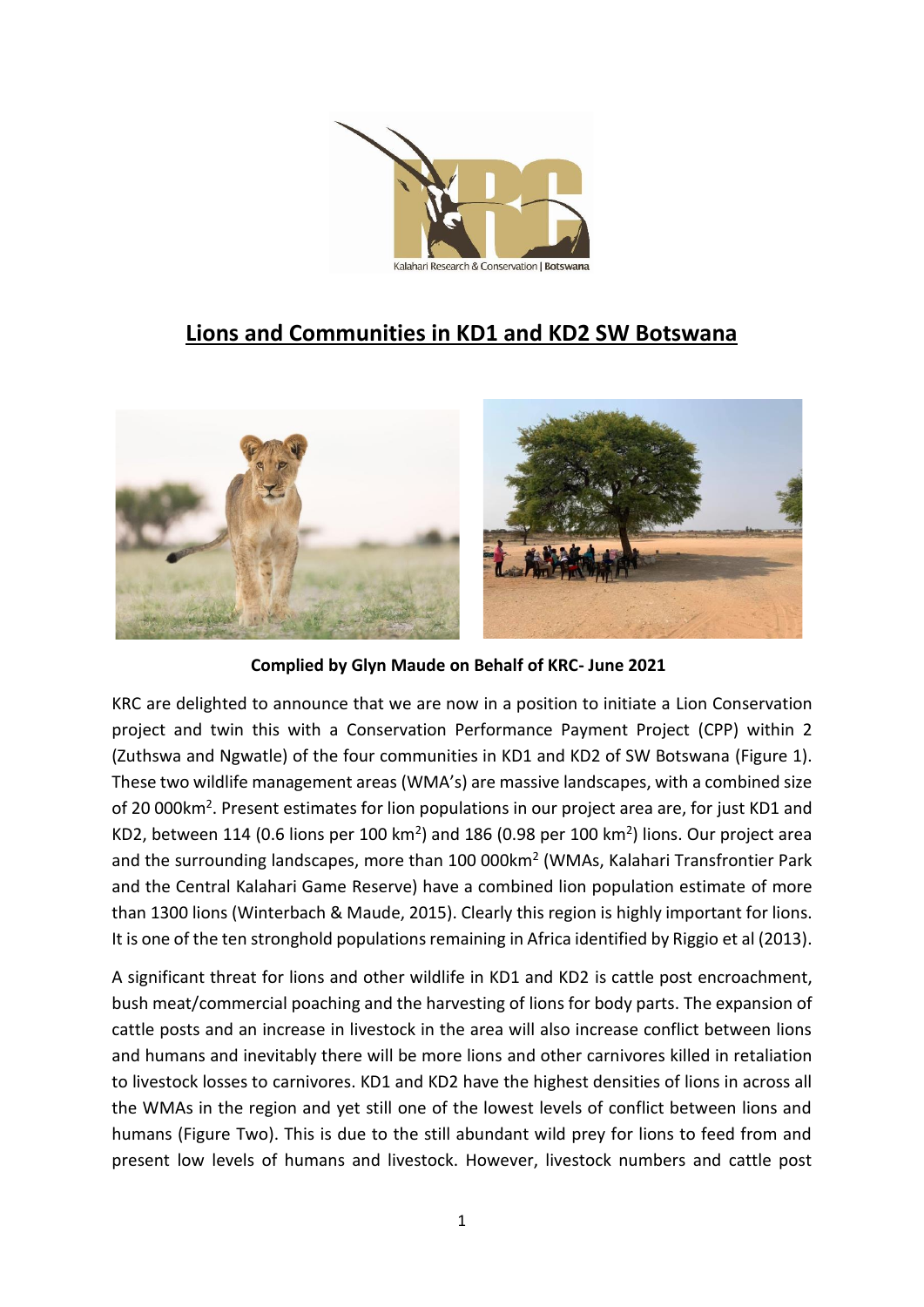distributions are changing rapidly. In KD1 and KD2, approximately 30 % of new cattle posts have been set up in the last two years and 50 % in the last 5 years.



**Figure One:** Part of our project are of KD1 and KD2 in SW Botswana adjacent to the KTP. There are only four small communities there each with between 250 to 800 residents. The villages are a mixture of indigenous San people and Bakgalagadi.

The locations of these new cattle posts mean that they function as a platform to enable more poaching in the area and the illegal killing of lions. Our plans for this project are briefly described below.

- 1) To develop a sustainable economic incentive program for lion, large carnivores and other wildlife conservation that significantly reduces livestock encroachment into our core wildlife project areas and the associated threats. This program will also breed tolerance towards carnivores in the area. We hope that this incentive scheme will become sustainable through income generated in the future by a combination of ecotourism and other revenues and may be scalable across other part of lion range across Africa.
- 2) To reduce the ease at which lions in our area can be killed for the lion bone and body part trade and determine more accurately the threat of the lion bone trade to lions in the region.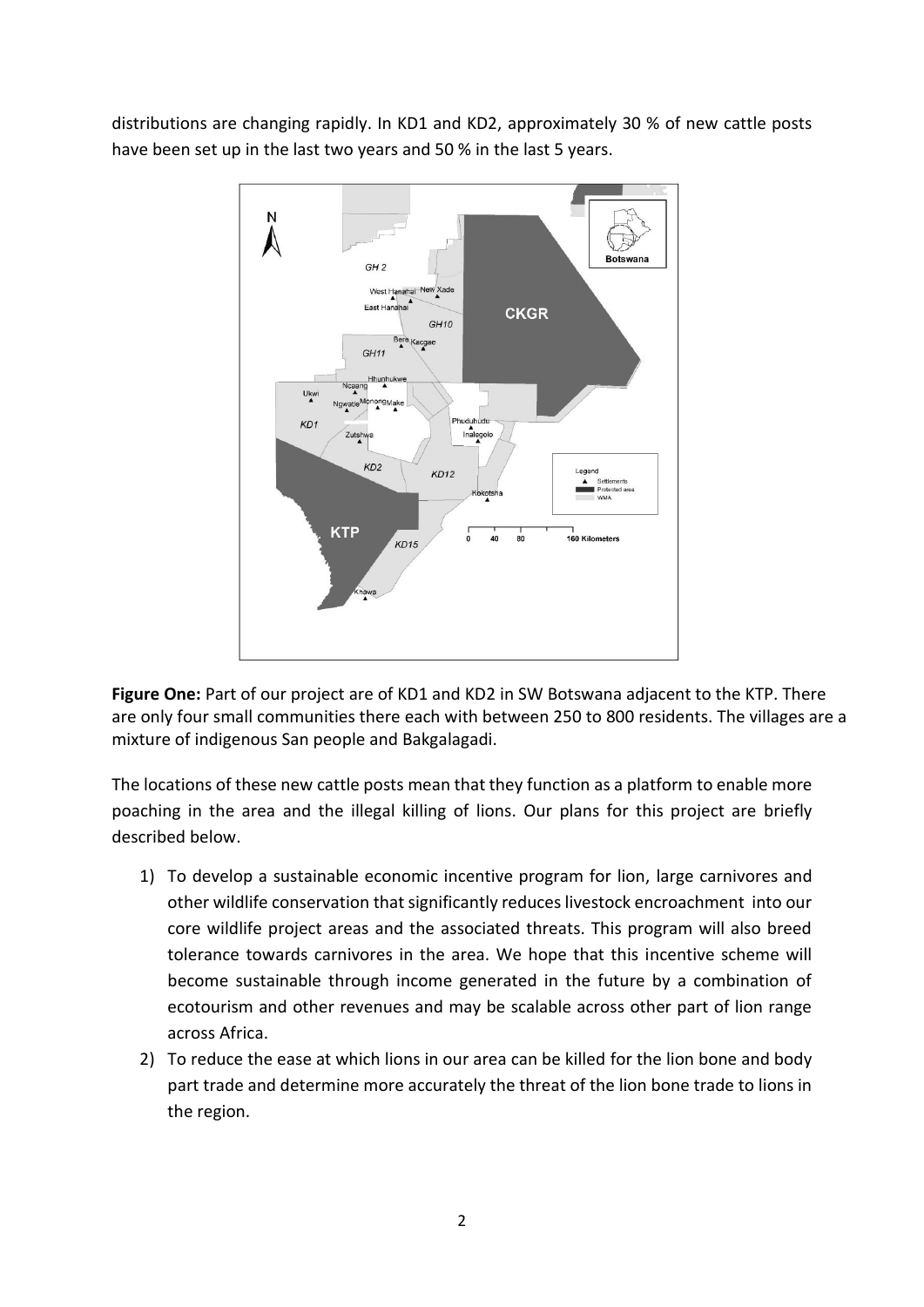3) Increase future lion conservation efforts in Botswana through a high level of local capacity development by supporting a local student to do their masters or PhD on lions and the CPP scheme.

More communities need direct outcomes or benefits showing that wildlife is worth more alive than dead. Over 2021 and 2022, we will develop, implement, and test a Conservation Performance Payment (CPP) approach in two communities in our lion priority areas of KD1 and KD2. The most effective CPP projects link a conservation payment to a community in situations where the community's behaviour directly effects the activity the payment is made for. We will conduct a second CPP project by placing between four to eight camera traps in the vicinity of each target community in locations where chances are maximized of photographing lions, cheetah, or wild dogs. We will initially test the camera traps to get a benchmark for the frequency individual carnivores are photographed. Based on this data a conservation payment will be made per individual photographed, into the community of an appropriate amount negotiated with the community.



 **Figure Two:** 1 PAC reports of lion conflict and lion range across the Ghanzi and Kgalagadi districts. Red points show locations of conflict and the relative number by size of the point.

A fast emerging and very concerning threat identified in our project area is the killing of lions for the trade of their bones and body parts. Several independent sources indicate that lions in the region are increasingly being harvested for their body parts. The SW lion population is in particular vulnerable, as it borders both South Africa and Namibia, there is a transboundary peace park (KTP) there, and much of the large and remote area is minimally patrolled by anyone, meaning culprits who kill lions for their body parts are unlikely to get challenged. The presence of privately owned game and cattle farms (some of which are very close to the international borders) on which lions frequently move into, also provide opportunities for this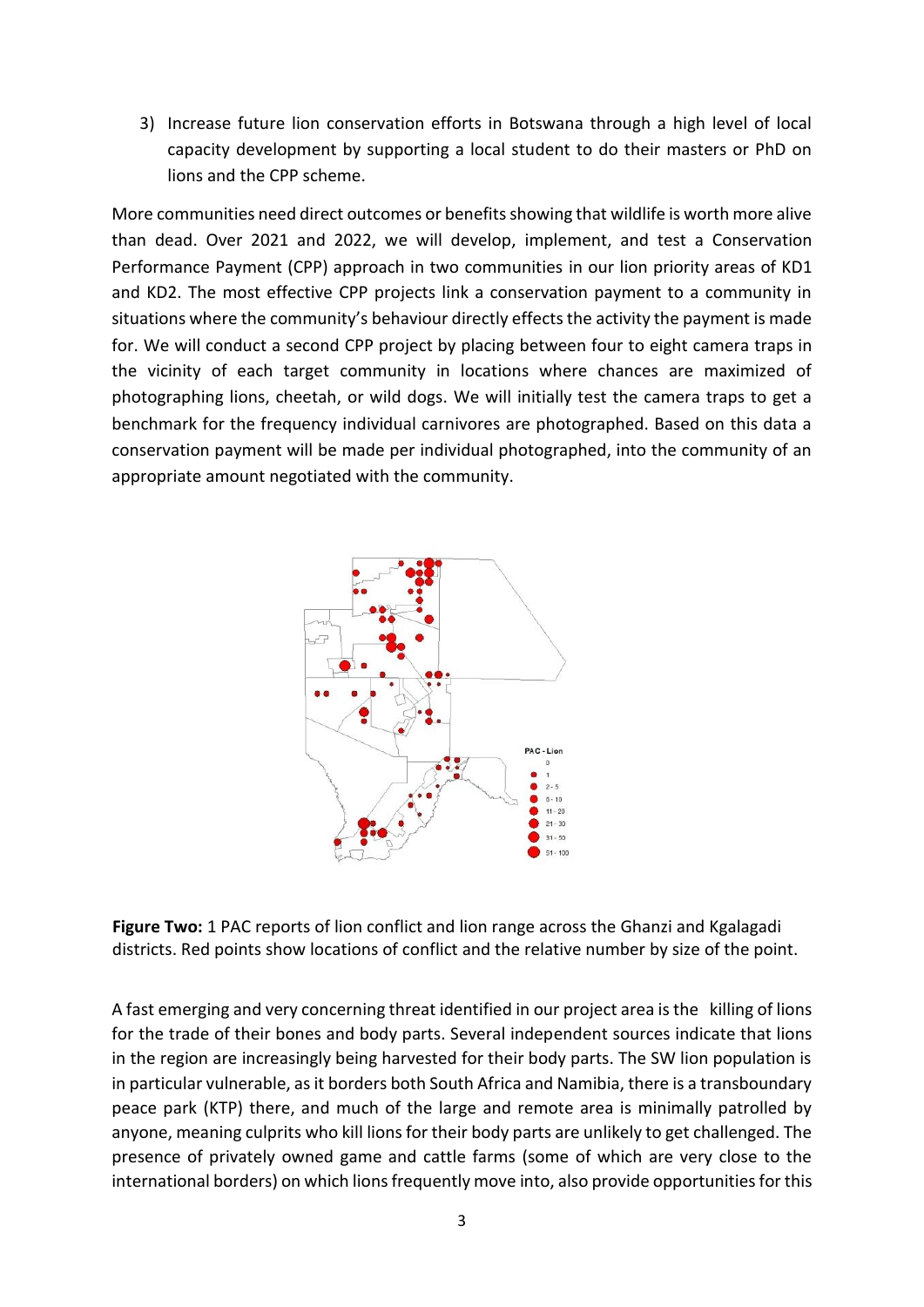illegal activity. Initially, five lion groups that range in areas where they will be vulnerable to being killed for body parts will have two group members satellite collared and monitored regularly. Vulnerable groups will include those that range into areas where there is already known or suspected to be the killing of lions for body parts. We will work with local communities to directly involve them in this project, so they have investment and understand the design thereby reducing their likelihood to be involved in the killing. All group members will be identified and monitored and any individuals that go missing (including cubs) will be noticed. When circumstances are unknown or suspicious, further investigations will be initiated with information being passed onto the relevant authorities. As we increase our funding base a total of ten lion groups will have members collared and monitored. If judged necessary, more than two group members will be collared. The lions will be collared as part of either a PhD for a local student studying at a South African or oversees university. Information gathered during the monitoring will be used as part of this study. The exact information needed and questions to be answered are yet to be determined for the PhD. We will explore the option of implementing Earth Ranger so that the lions can be easily monitored through Vulcan apps. We are also communicating with Endangered Wildlife Trust (EWT) to see if technologies that they are developing for lions for an early warning system can be used by us.



 **Figure Three:** Sadly, male lions like these two in the Kalahari are being increasingly targets for lion bones and other body parts. There is "big" money is this trade so sadly the problem will only get worse.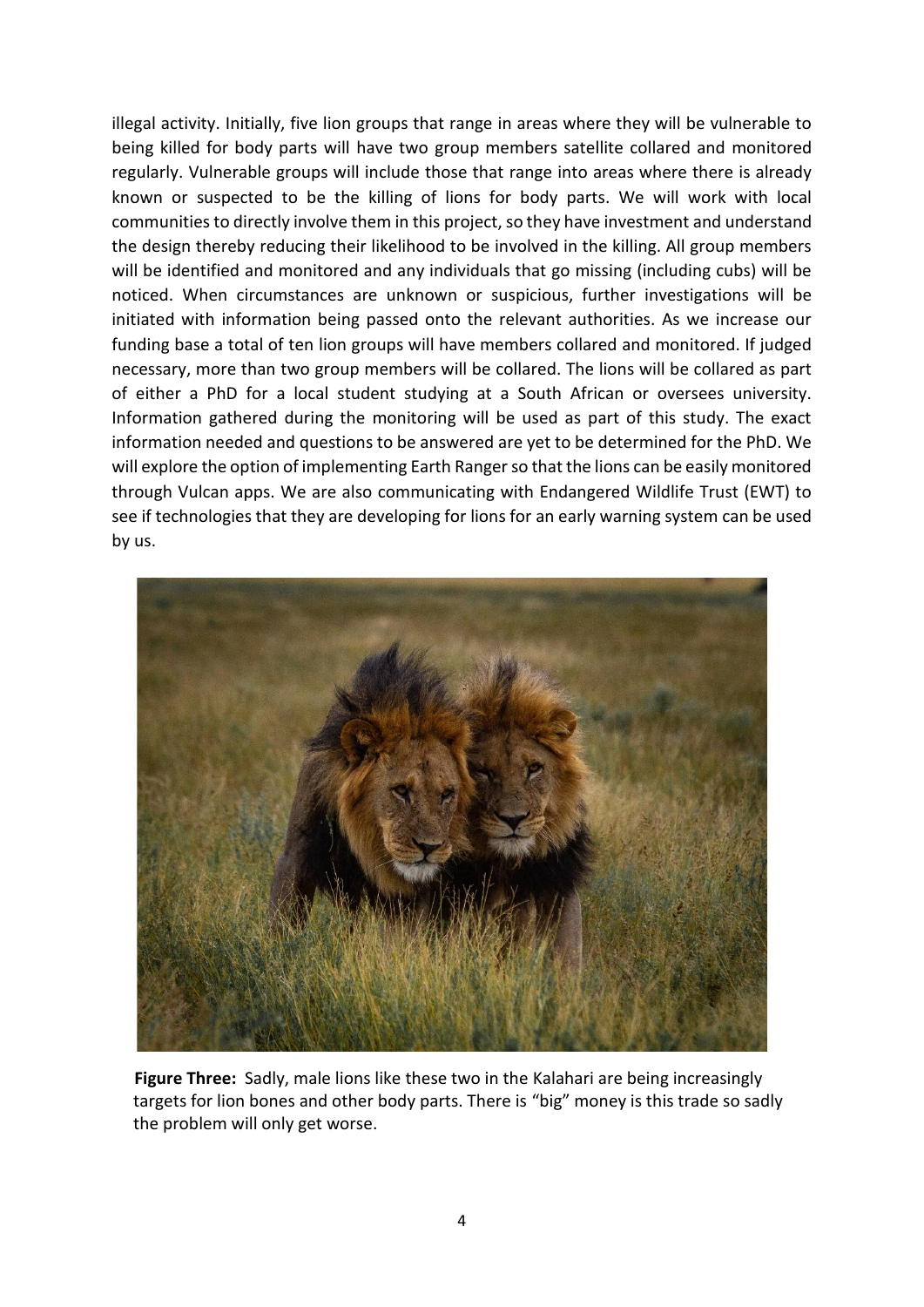As part of the "project" a young woman from Botswana Kutlwano Makwatse will be doing her PHD. As yet there is not a single person from Botswana with a PhD in a carnivore species and we are hoping that she will be the first. We are now trying to raise funds that would go towards satellite collars to go onto vulnerable lions, field costs for the student such as fuel and vehicle maintenance, university fees and capacity training for the student.



**Figure 4**: Kutlwano Makwatse, is from Francistown in eastern Botswana and is 27 years of age. She completed her Environmental Science Degree at the University if Botswana (UB) in 2015. She then went onto pass a Maters of Science and a teaching qualification at UB. Kutlwano is passionate about wildlife conservation and science and join our KRC team in February this year to start her PhD journey.

If any further information is needed, please contact Glyn Maude on [glyn@krcbots.org](mailto:glyn@krcbots.org) or WhatsApp 0027783945962 or Mobile 267 73114287.